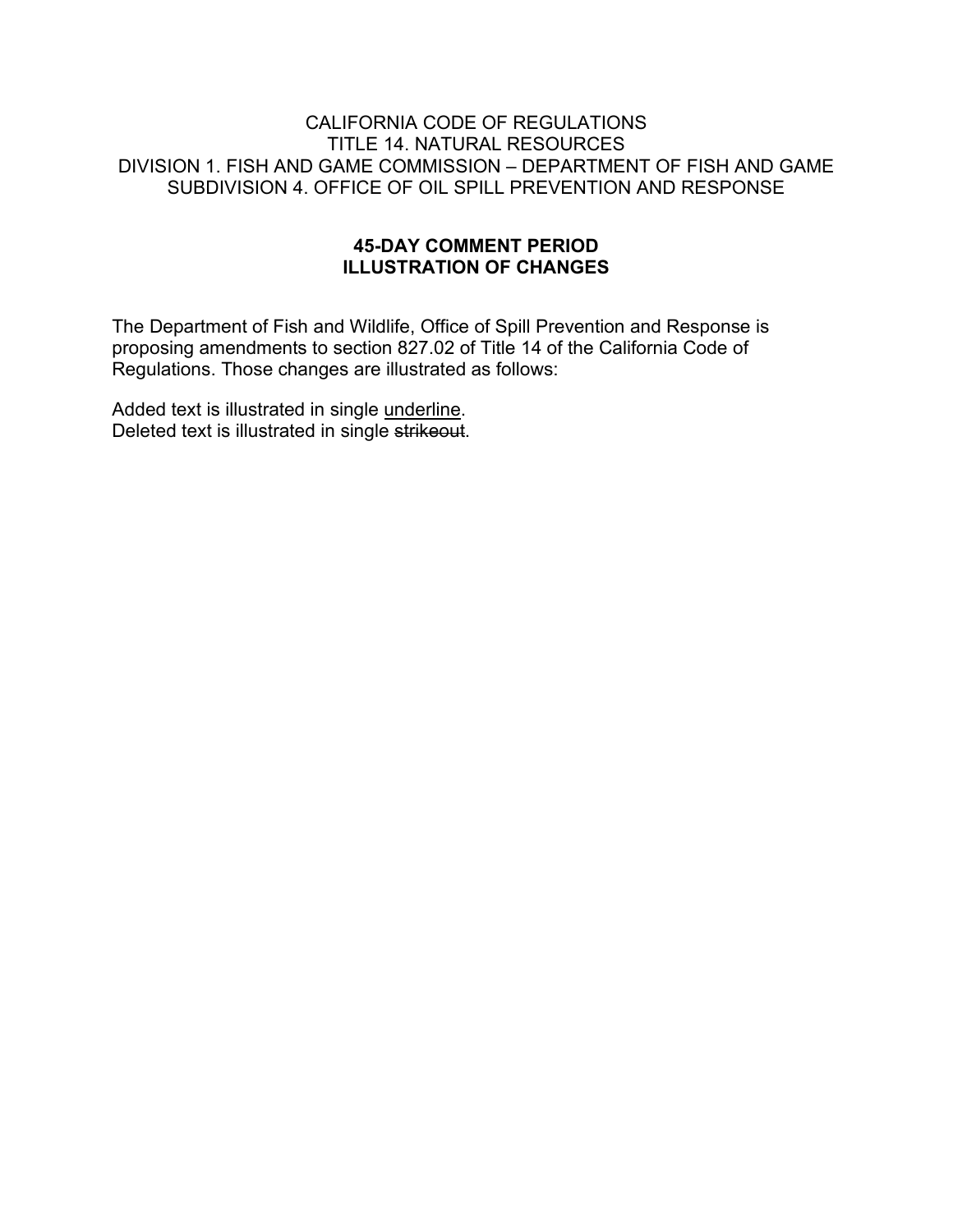### **CALIFORNIA CODE OF REGULATIONS TITLE 14. NATURAL RESOURCES DIVISION 1. FISH AND GAME COMMISSION - DEPARTMENT OF FISH & GAME SUBDIVISION 4. OFFICE OF SPILL PREVENTION AND RESPONSE CHAPTER 3. OIL SPILL PREVENTION AND RESPONSE PLANNING SUBCHAPTER 4. OIL SPILL CONTINGENCY PLANS, NONTANK VESSELS**

## **§ 827.02. Nontank Vessel Plan Content.**

Nontank vessel owner/operators shall submit an individual nontank vessel or fleet contingency plan which shall include all of the information required by Subsections 827.02 (a) through (n) for each of the Geographic Regions the nontank vessel transits. Some of the documentation described in Subsection 826.01(a)(2) may be used in lieu of developing comparable documentation to fulfill certain required contingency plan elements if the documentation meets the requirements of this subchapter.

Note: Subsections 827.02(a) through (f) contain the nontank vessel-specific elements of an oil spill contingency plan.

(a) Introductory Material:

(1) The owner/operator shall provide the following information for each nontank vessel covered by the plan:

(A) the nontank vessel's name, country of registry, year built, classification society, radio call sign, and Lloyd's IMO identification number. For U.S. flagged (registered) nontank vessels without a Lloyd's IMO identification number, the vessel's official number (also known as the document number) shall be used;

(B) name, address, phone number, fax number and email address if available of the owner and/or operator of the nontank vessel(s). This information shall be referenced in the plan title or on a title page at the front of the plan;

(C) the name, address, phone number, fax number and email address if available of the person to whom correspondence should be sent;

(D) the nontank vessel's classification, hull type, gross tonnage, maximum fuel amounts, length, draft and beam;

#### (E) Certification Statement

1. Owner/operators shall provide a certification statement signed under penalty of perjury by an executive within the plan holder's management who is authorized to fully implement the oil spill contingency plan, who shall review the plan for accuracy, feasibility, and executability. If this executive does not have training, knowledge and experience in the area of oil spill prevention and response, the certification statement must also be signed by another individual within the plan holders' management structure who has this requisite training, knowledge, and experience. The certification shall be submitted according to the following format: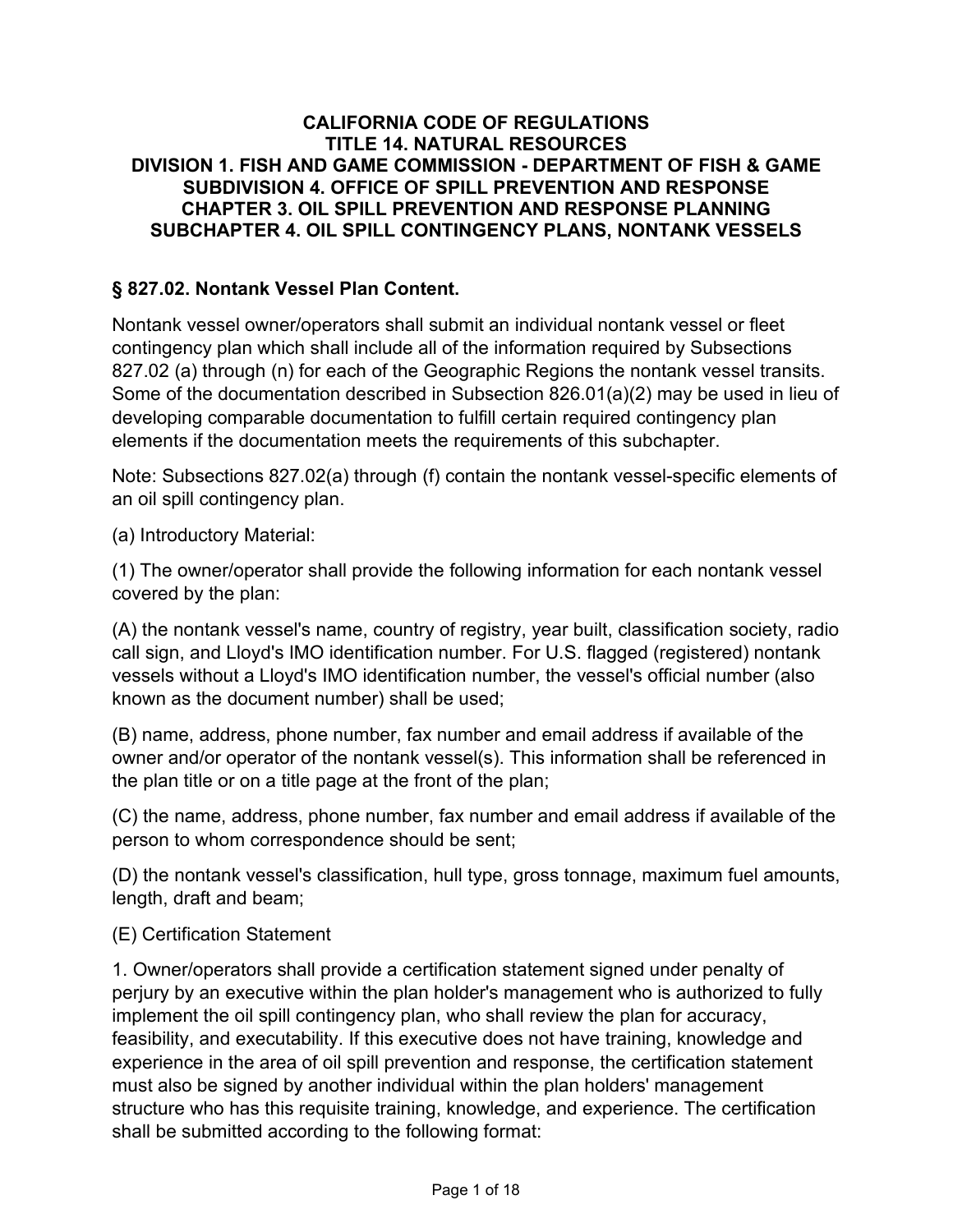"I certify, to the best of my knowledge and belief, under penalty of perjury under the laws of the state of California, that the nontank vessel-specific information contained in this contingency plan is true and correct and that the plan as a whole is both feasible and executable."

 $(signature)$ ,  $(title)$ ,  $(date)$ ;

(F) the California Certificate of Financial Responsibility (COFR) number for the nontank vessel(s) covered by the plan shall be included in the front of the plan or for fleet shall be indexed separately in a subsection of the plan.

(G) Evidence of a contract or other approved means (as defined in Section 790 of this subdivision), documenting that the oil spill response organization(s) that are named in the plan will provide the requisite equipment and personnel in the event of an oil spill, for each Geographic Region the nontank vessel transits. Plan holders shall only contract with an OSRO(s) that has received a Rating by OSPR (as specified in Section 819.01 of this subchapter) for the booming, on-water recovery and storage, and shoreline protection services required.

(H) a copy of the nontank vessel's oil transfer procedures, in English.

(2) Each plan shall identify a Qualified Individual (as defined in Chapter 1, Section 790 of this subdivision) and any alternates that may be necessary for the purpose of implementing the plan. If the plan holder contracts for this service, documentation that the Qualified Individual or company, and any identified alternates, acknowledge this capacity shall be included in the plan, for each nontank vessel covered by the plan. If an alternate or alternates are identified in the plan, then the plan shall also describe the process by which responsibility will be transferred from the Qualified Individual to an alternate. During spill response activities, notification of such a transfer must be made to the State Incident Commander at the time it occurs.

(3) Each plan shall provide the name, address, telephone number and facsimile number of an agent for service of process designated to receive legal documents on behalf of each plan holder covered by the plan. If the plan holder contracts for this service, documentation that the agent for service of process acknowledges this capacity shall be included in the plan. Such agent shall be located in California.

(4)(A) Each plan shall identify and ensure by contract or other approved means a certified spill management team, as described in subchapter 5 of this chapter. The certified spill management team shall be the appropriate tier classification, pursuant to section 830.3 of subchapter 5.

(B) The spill management team may have an interim certification for purposes of satisfying contingency plan requirements.

(C) A single spill management team may be listed if it is capable of responding in all geographic regions in which the plan holder operates.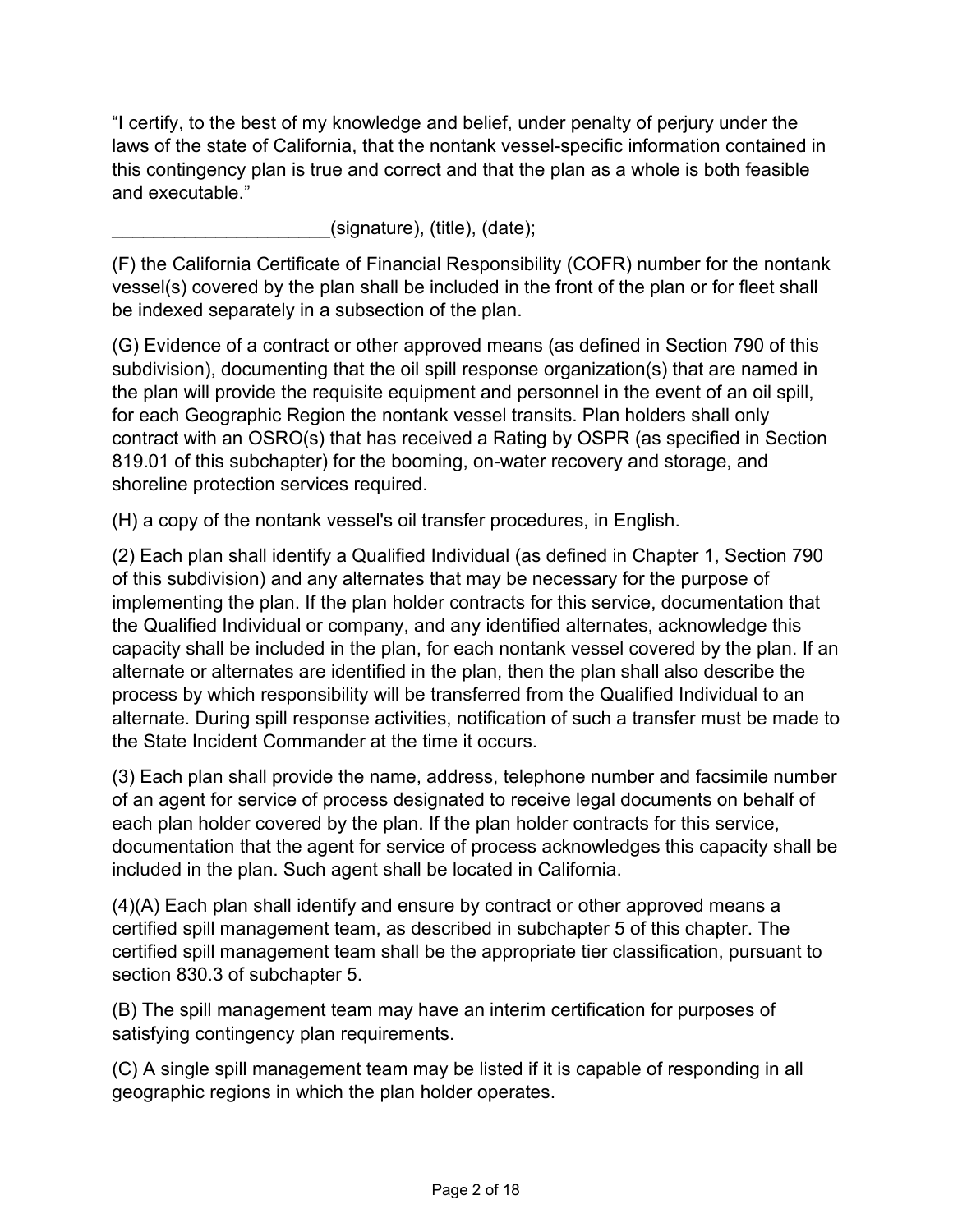(D) The spill management team may consist of personnel employed by the plan holder or persons affiliated with the plan holder, contracted personnel, or a combination thereof.

(b) Nontank Vessel Fuel and Tankage Description/Capacity:

(1) The owner/operator shall provide information on the type(s) of fuel(s) normally used by each nontank vessel covered by the plan. A material safety data sheet (MSDS) or equivalent for each type of fuel used shall be provided to the Administrator upon request.

(2) Each plan shall provide information on the total fuel capacity and the capacity of the largest fuel tank, of each nontank vessel covered by the plan.

(3) Each plan shall provide general arrangement and fuel tank diagrams for each vessel in the plan. Information regarding the age, design, and construction of the nontank vessel shall be provided.

(c) Prevention Measures:

(1) As applicable, the owner/operator shall either submit a Certificate Of Inspection (COI) issued by the U. S. Coast Guard, or a summary of certificates issued by a member of the International Association of Classification Societies of the most recent nontank vessel inspection, or verify that the nontank vessel has such a certificate or summary and that the certificate is available for review.

(2) Nontank Vessels Subject to The International Safety Management Code

(A) The owner/operator shall also submit a copy of their Safety Management Certificate to demonstrate compliance with the performance elements in the International Safety Management (ISM) Code subject to IMO Resolution A.741(18), or shall submit proof of compliance with the American Waterways Operator (AWO) Responsible Carrier Program, whichever is applicable. ISM Code requirements currently apply to: passenger ships, including passenger high speed craft; oil tankers; chemical tankers; gas carriers; bulk carriers; and cargo high-speed craft of 500 gross tons or greater.

(B) ISM Code requirements will apply to other cargo ships and mobile offshore drilling units of 500 gross tons or greater on July 1, 2002, and the owner/operator shall submit a copy of their Safety Management Certificate on or before that date.

(3) Bunkering Operations

(A) When conducting bunkering operations in marine waters, a nontank vessel shall carry a seven-barrel spill kit for on-deck oil spills containing the following:

1. sorbents sufficient to contain seven barrels of oil;

- 2. non-sparking hand scoops, shovels, and buckets;
- 3. containers suitable for holding seven barrels of recovered waste;
- 4. a minimum of 15 gallons of a deck cleaning agent;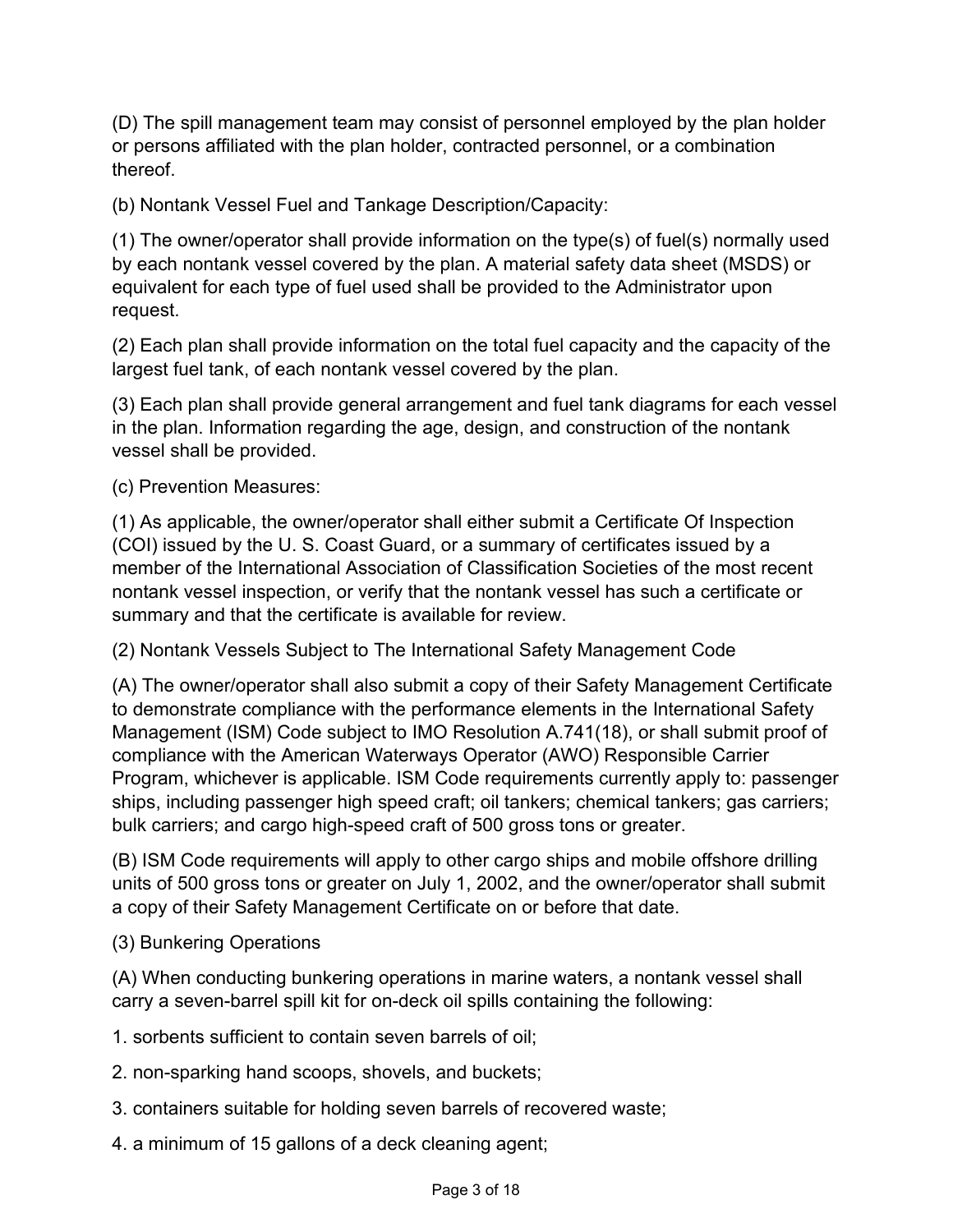5. appropriate protective clothing to protect personnel from inhalation hazards, eye exposure, and skin contact;

6. non-sparking portable pumps with appropriate hoses; and

7. the equipment required in this section shall remain ready and pumps with appropriate hoses shall be ready for immediate use during bunkering operations.

(B) The equipment, personnel and procedures sufficient to contain a 50 barrel spill shall be present on-site during all transfer operations and deployable immediately in the event of an oil spill. Response resources owned or under contract to the marine facility or tank vessel engaged in oil transfer operations may be used to meet this requirement.

(d) Notification Procedures:

(1) The owner/operator shall provide a list of contacts to call in the event of a drill, threatened discharge of oil, or discharge of oil. The plan shall:

(A) identify a central reporting office or individual who is responsible for initiating the notification process and is available on a 24-hour basis. The individual making this notification must be fluent in English. The following information must be provided:

1. the individual or office to be contacted;

2. telephone number or other means of contact for any time of the day; and

3. an alternate contact in the event the individual or office is unavailable.

(B) detail the procedures for reporting oil spills to all appropriate local, state and federal agencies within each of the six Geographic Regions that the nontank vessel transits;

(C) establish a clear order of priority for notification.

(2) Immediate Notification

Nothing in this section shall be construed as requiring notification before response.

(A) Each plan shall include a procedure for contacting the OSRO in each of the six Geographic Regions that the nontank vessel transits immediately, but no longer than within 30 minutes, after the discovery of a discharge of oil or threatened discharge of oil.

(B) Each plan shall include a procedure that ensures that the owner/operator or his/her designee will initiate contact with the Qualified Individual, the California Office of Emergency Services and the National Response Center immediately, but no longer than 30 minutes, after discovery of a discharge of oil or threatened discharge of oil.

(C) Each plan shall include all phone numbers necessary to complete the immediate notification procedures.

(3) Each plan should identify a call-out procedure to acquire equipment in addition to that under contract, to access this equipment if the nontank vessel has a spill that exceeds its reasonable worst case spill.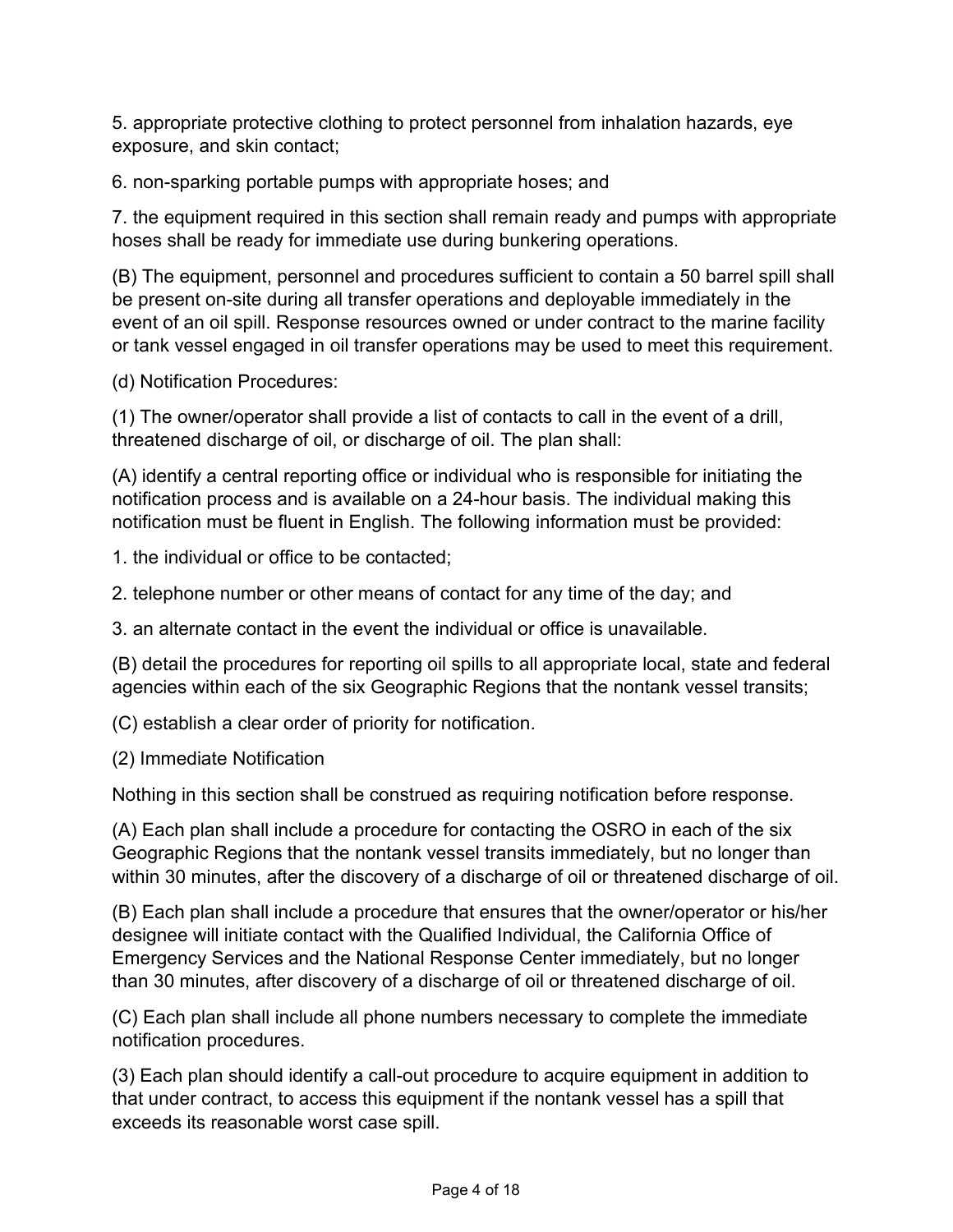(4) Each plan shall provide a checklist of the information to be reported in the notification procedures, including but not limited to:

(A) nontank vessel name, country of registry, call sign, and official number;

- (B) location of the incident;
- (C) date and time of the incident;
- (D) course, speed and intended track of the nontank vessel;
- (E) the nature of the incident;

(F) an estimate of the volume of oil spilled and the volume at immediate risk of spillage;

(G) the type of oil spilled, and any inhalation hazards or explosive vapor hazards, if known;

- (H) the size and appearance of the slick;
- (I) prevailing weather and sea conditions;
- (J) actions taken or planned by personnel on scene;
- (K) current condition of the nontank vessel;
- (L) injuries and fatalities; and
- (M) any other information as appropriate.

(5) Reporting of a spill as required by Subsection 827.02(d)(2) shall not be delayed solely to gather all the information required by Subsection 827.02(d)(4).

(6) An updated estimate of the volume of oil spilled and the volume at immediate risk of spillage shall be reported to the California Office of Emergency Services whenever a significant change in the amount reported occurs, but not less than every 12 hours within the first 48 hours of response. The State Incident Commander and/or the Federal On-Scene Coordinator through the Unified Command shall have the option of increasing or decreasing this time frame, as needed. Updated spill volume information included in the Incident Action Plan developed through the Unified Command may meet the requirements of this subsection.

(e) Shipboard Drills and Exercises

Note: Spill management team and response organization drills and exercises are addressed in Section 827.02(m) of this subchapter.

(1) Each plan shall describe the vessel's drill and exercise program that meets the requirements of Ssection  $820.01(a)820.1$  of subchapter 3.6, to ensure that the elements of the plan will function in an emergency.

(2) Training sessions may constitute creditable drills and exercises if all requirements of Subsections 820.01(a) ("Drills and Exercises") section 820.1 of subchapter 3.6 of this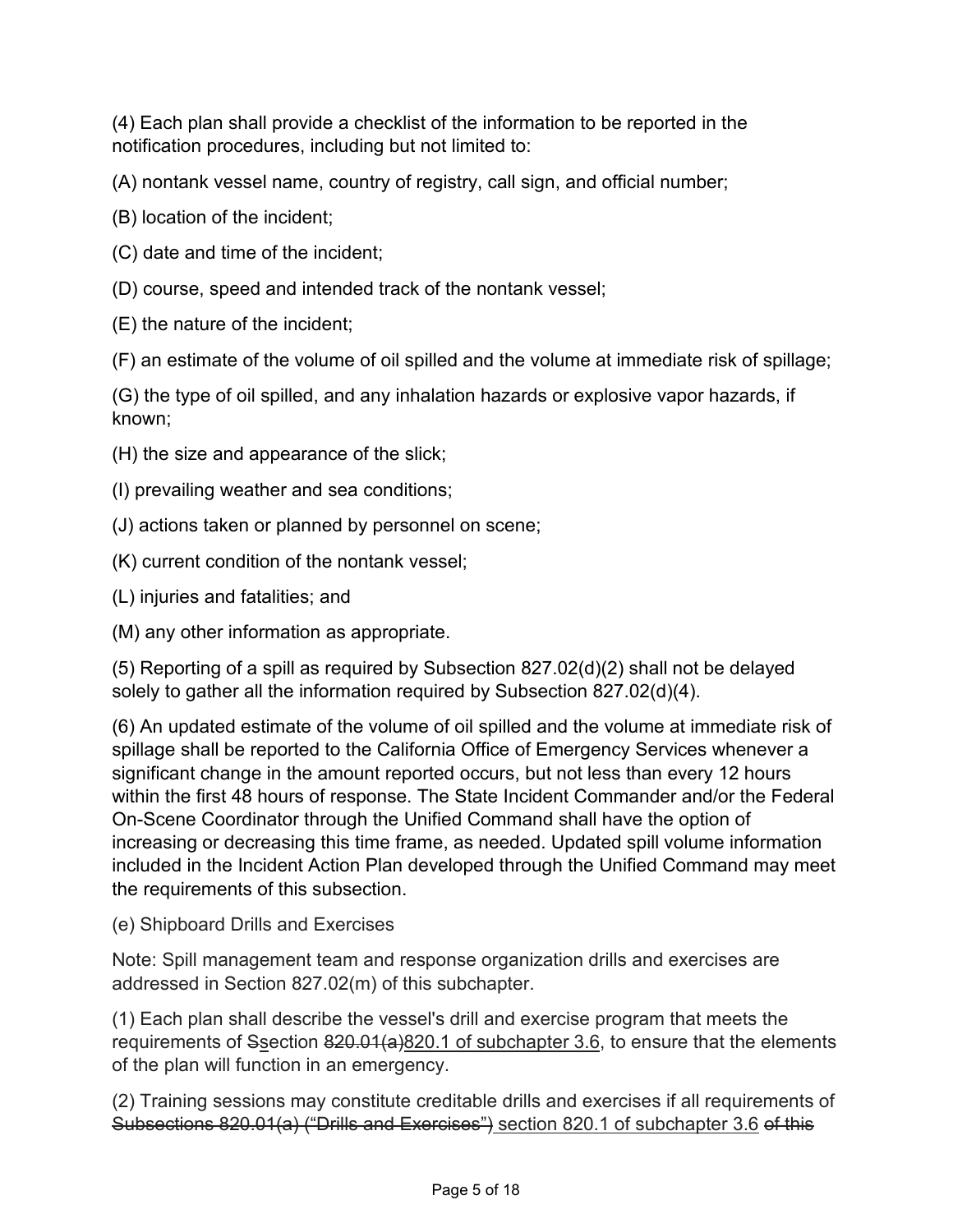subdivision are met. Onboard emergency procedure drills conducted aboard the nontank vessel and properly logged may be credited.

# (f) (reserved)

Note: Subsections 827.02(g) through (n) contain the response elements of an oil spill contingency plan.

(g) Planning for the Location of Response Resources:

The owner/operator must be prepared to respond to a spill anywhere within marine waters where the nontank vessel operates. To determine the regions in which response equipment and personnel must be available, the owner/operator shall include in the plan a description of the nontank vessel's normal routes of travel including a list of each of the six Geographic Regions that the nontank vessel transits along these routes. OSPR has developed "Shoreline Protection Tables" (SP Tables, see Section 790, incorporated by reference herein and posted on OSPR's website) for vessel traffic in California's marine waters. Owners/operators shall meet the response resource and time frame requirements from the appropriate SP Tables when contracting for shoreline protection services.

(h) Containment Booming and On-Water Recovery:

(1) Each plan holder must provide a contract or other approved means for the containment booming and on-water recovery response resources up to their reasonable worst case spill volume for all potential spills from the nontank vessel that could reasonably be expected to impact marine waters. Each plan must demonstrate response resources sufficient to address potential spills in each Geographic Response Area (GRA) if available, or Geographic Region through which the nontank vessel may transit. (GRA's are geographic subdivisions of ACP areas). To determine the amount of response resources for containment booming and on-water recovery the reasonable worst case spill volume must be determined, which is the total volume of the single largest fuel tank of all the nontank vessels covered by the plan.

Each plan shall contain a copy of the contract or other approved means (as defined in Section 790 of this subdivision), documenting that any oil spill response organization(s) that are named in the plan will provide the requisite equipment and personnel in the event of an oil spill, for each Geographic Region the nontank vessel transits. This requirement can be met by a copy of the basic written agreement with an abstract of the recovery and/or clean-up capacities covered by the contract.

### (2) Response Capability Standards

The equipment and personnel necessary to address the reasonable worst case spill are brought to the scene of the spill within a period of time. The time frames are dependent upon the risk zone in which the nontank vessel is located and is specified in Subsection (B), below.

The standards set forth in this section are only planning standards and may not reflect the exigencies of actual spill response. However, these are the standards that must be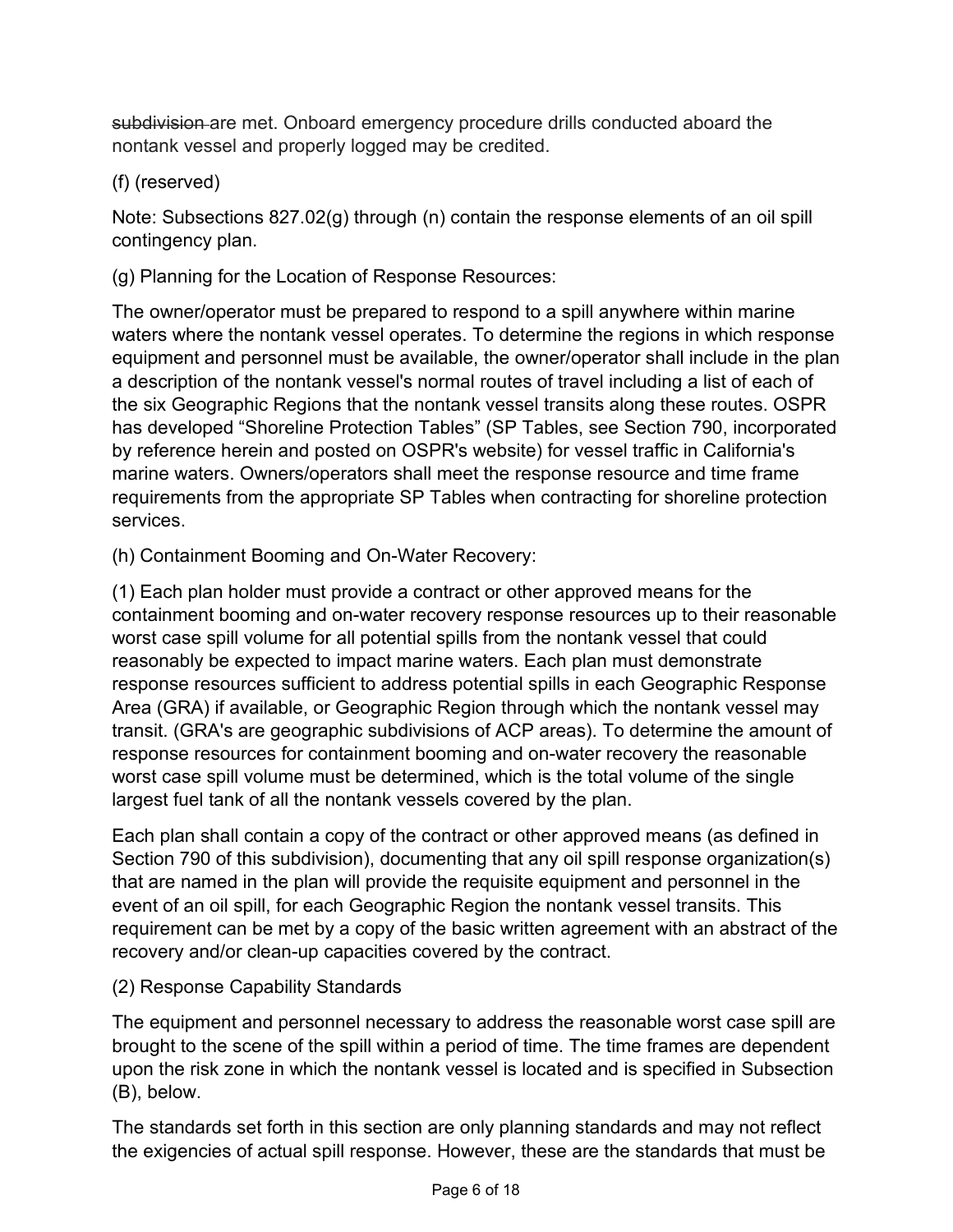used to determine the amount of equipment and personnel that must be under contract or other approved means. Response resources in addition to that under contract must be identified and a call-out procedure in place to access this equipment if the nontank vessel has a spill that exceeds its reasonable worst case spill. The owner/operator is ultimately responsible for addressing the entire volume of an actual spill regardless of the planning volume.

(A) On-Water Daily Recovery Rates and Containment Boom Amounts

1. The total amount of on-water recovery equipment and services required shall be the amount necessary to address the reasonable worst case spill volume.

2. The time frames for response resource delivery are specified in Subsection 827.02(h)(2)(B), below. Appropriate equipment to address the reasonable worst case spill volume must be capable of being at the scene of the spill at the hour specified which is measured from the time of notification, as described in Subsection 827.02(d) of this subchapter. All on-water recovery response resources shall be capable of being deployed and operable within one hour of arrival at the scene of the spill or drill but no later than the designated time frame for each risk zone.

3. The equipment identified for a specific area must be appropriate for use in that area given the limitations of the geography, bathymetry, water depths, tides, currents and other local environmental conditions. For those areas that require shallow-water response capability (refer to the relevant Area Contingency Plan), the plan shall provide for an adequate number of shallow-draft vessels (as defined in Section 825.05 of this subchapter) to be owned or under contract or other approved means and available to respond to provide shoreline protection of the sensitive sites potentially impacted by a spill. Additionally, the equipment identified shall also be appropriate for use on the type of oil identified.

4. The time frames for equipment delivery and deployment as specified in this subsection do not take into account the time required to conduct a health and safety assessment of the site as set forth in Subsection 827.02(j)(6), and as required by the California Occupational Safety and Health Administration. In addition, these time frames do not account for delays that may occur due to weather or sea state. The actual time necessary to deliver and deploy equipment will be assessed at the time of an incident or a drill and will take into account the prevailing conditions of weather and sea state, as well as the site assessment requirements.

(B) Delivery Times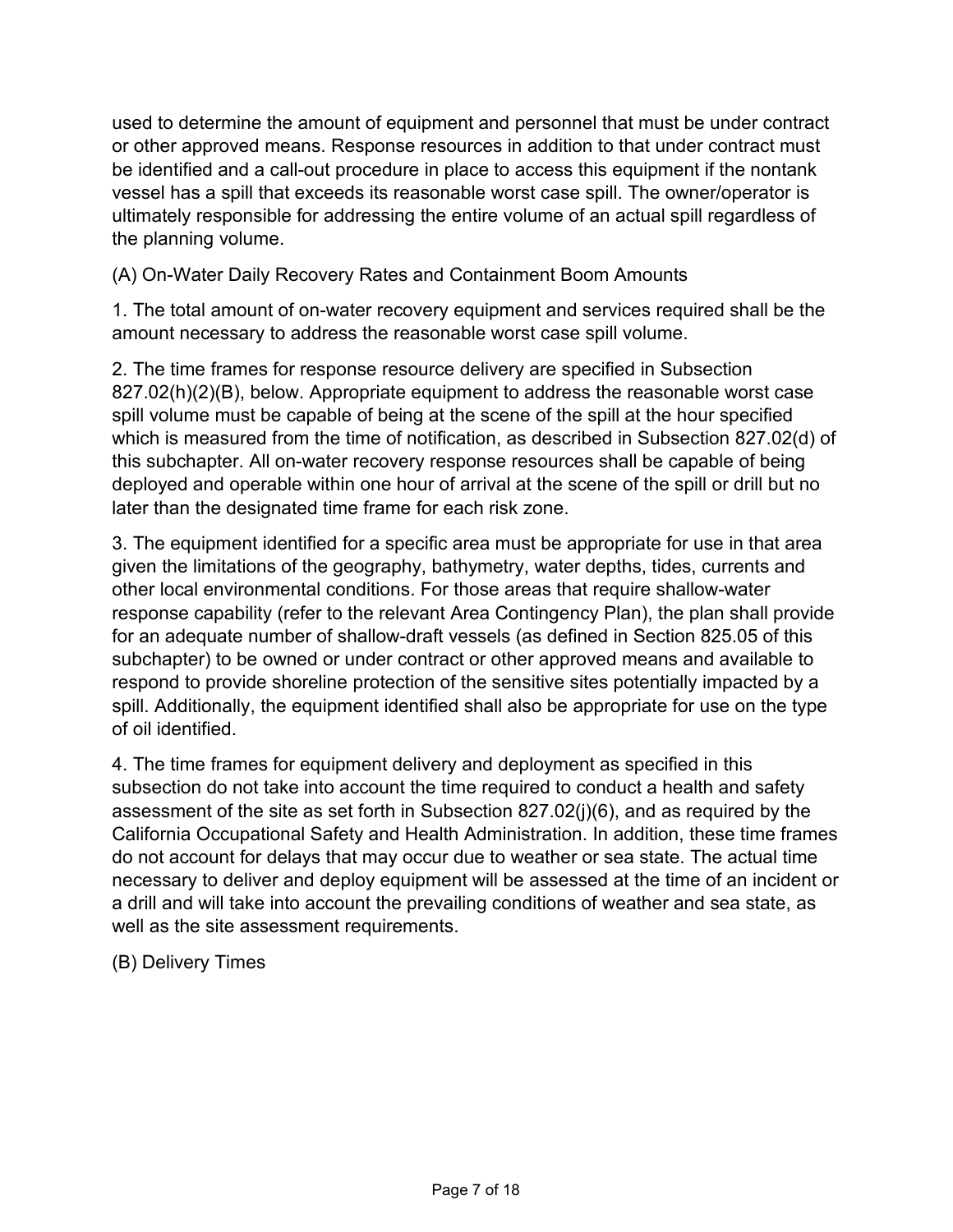| <b>NONTANK VESSELS</b>                                                                                                                                  |                                |                                          |                                                    |             |                          |             |  |
|---------------------------------------------------------------------------------------------------------------------------------------------------------|--------------------------------|------------------------------------------|----------------------------------------------------|-------------|--------------------------|-------------|--|
| On-scene<br><b>Times</b>                                                                                                                                |                                | 2 hour<br>(i)                            | 4 hours<br>(ii)                                    | 6<br>hours  | 12 <sup>2</sup><br>hours | 18<br>hours |  |
| <b>High</b><br><b>Volume</b><br><b>Ports</b>                                                                                                            | On-water<br>Recovery<br>(bbls) | 2500 bbls or<br>10% whichever<br>is less | Reasonable<br><b>Worst Case</b><br>Spill<br>(RWCS) |             |                          |             |  |
|                                                                                                                                                         | Containment<br>Booming (ft)    | 2,000                                    |                                                    |             |                          |             |  |
| -Facility<br><b>Transfer</b><br>Areas &<br><b>Santa</b><br><b>Barbara</b><br><b>Channel</b><br>-Ports of<br><b>Stockton</b><br>and<br><b>Sacramento</b> |                                | 2500 bbls or<br>10% whichever<br>is less |                                                    | <b>RWCS</b> |                          |             |  |
| <b>Balance of</b><br>the Coast                                                                                                                          |                                | 2500 bbls or<br>10% whichever<br>is less |                                                    |             | <b>RWCS</b>              |             |  |

i. When conducting bunkering operations within the High Volume Ports and the ports of Stockton and Sacramento, there must be 2500 barrels/day or 10% of the nontank vessel's total fuel capacity, whichever is less, of on-water recovery capability that can be mobilized and on-scene within two hours of notification. If containment equipment for a 2500 barrel spill, or 10% of the nontank vessel's total fuel capacity, whichever is less, can immediately be deployed, the initial on-water recovery capability can be on-scene within three hours rather than two hours.

The 2,000 feet of containment boom is required within one-half (1/2) mile of identified Oil Pollution Risk Areas (OPRAs), which are found at the following latitude/longitude locations:

For the San Francisco Bay/Sacramento-San Joaquin Delta:

Suisun Bay-Benicia Bridge: 38 2.5N; 127 7.5W

Carquinez Bridge: 38 3.6N; 122 13.6W

Deep Water Channel: 38 2.5N; 122 21.9W

San Pablo Bay-Richmond/San Rafael Bridge: 37 56.1N; 122 26.8W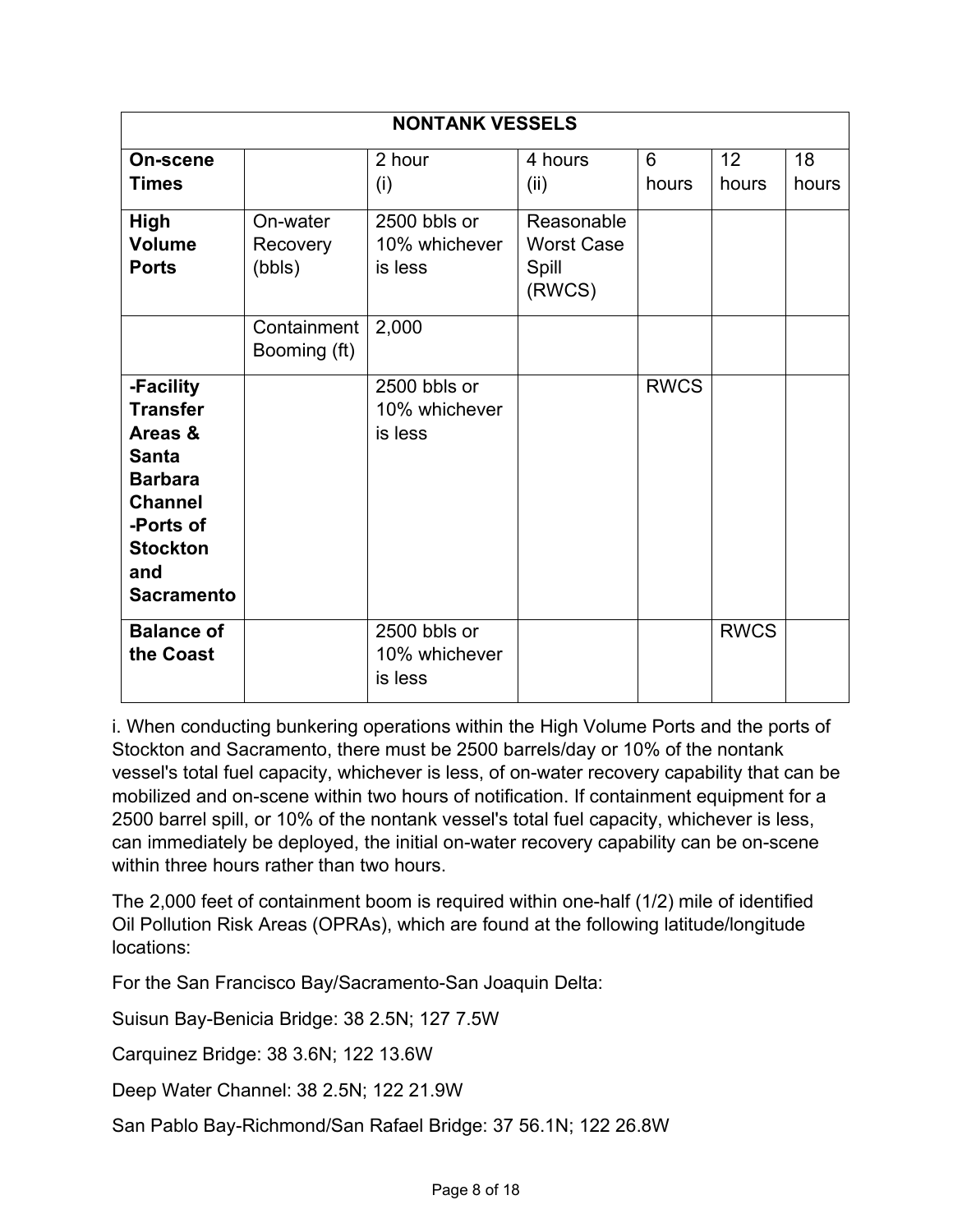San Francisco Central Bay: 37 50.5N; 122 26.0W

San Francisco Bay Bridge: 37 47.9N; 122 22.6W

South Bay - Oakland/Anchorage 9: 37 41.5N; 122 16.2W

San Mateo Bridge: 37 35.1N; 122 15.0W

For the Los Angeles/Long Beach Harbor:

LA/Long Beach Queens Gate: 33 43.4N; 118 10.9W

ii. Nontank vessels that transit: 1) inward of the inland line of demarcation as described in 33 CFR Section 80.1142 for San Francisco harbor; 2) inwards of a six nautical mile radius of Long Beach Light (LLNR 3025) [33-43.4N, 118-11.2W] outside the entrance to the Los Angeles/Long Beach Harbors on the Los Angeles and Long Beach Harbor Chart #18751, shall have the on-water recovery capability to address the nontank vessel's reasonable worst case spill volume at the scene of the spill within four hours.

iii. In addition nontank vessels, when not conducting bunkering operations, but when operating in the Ports of Stockton and Sacramento shall have containment boom and associated deployment equipment for a 2500 barrel spill pre-staged such that it can be immediately deployed.

(3) On-Water Response Equipment and Services

(A) Each plan shall demonstrate that the nontank vessel owner/operator has under contract or other approved means (as defined in Section 790 of this subdivision), access to all necessary response resources to comply with the required containment booming and on-water recovery established pursuant to Subsection 827.02(h)(2)(B). The amount of response equipment required will take into account the effective daily recovery capacity (as defined in Chapter 1, Section 790 of this subdivision) of the equipment.

(B) The equipment identified for a specific area must be appropriate for use in that area given the limitations of the geography, bathymetry, water depths, tides, currents and other local environmental conditions. For those areas that require shallow-water response capability (refer to the relevant Area Contingency Plan), the plan shall provide for an adequate number of shallow-draft vessels (as defined in Section 825.05 of this subchapter) to be owned or under contract or other approved means and available to respond to provide shoreline protection of the sensitive sites potentially impacted by a spill. Additionally, the equipment identified shall also be appropriate for use on the type of oil identified. To the extent that the following information is provided by a Rated OSRO, evidence of a contract or other approved means with a Rated OSRO will suffice:

1. the location, inventory and ownership of the equipment to be used to fulfill the response requirements of this subchapter;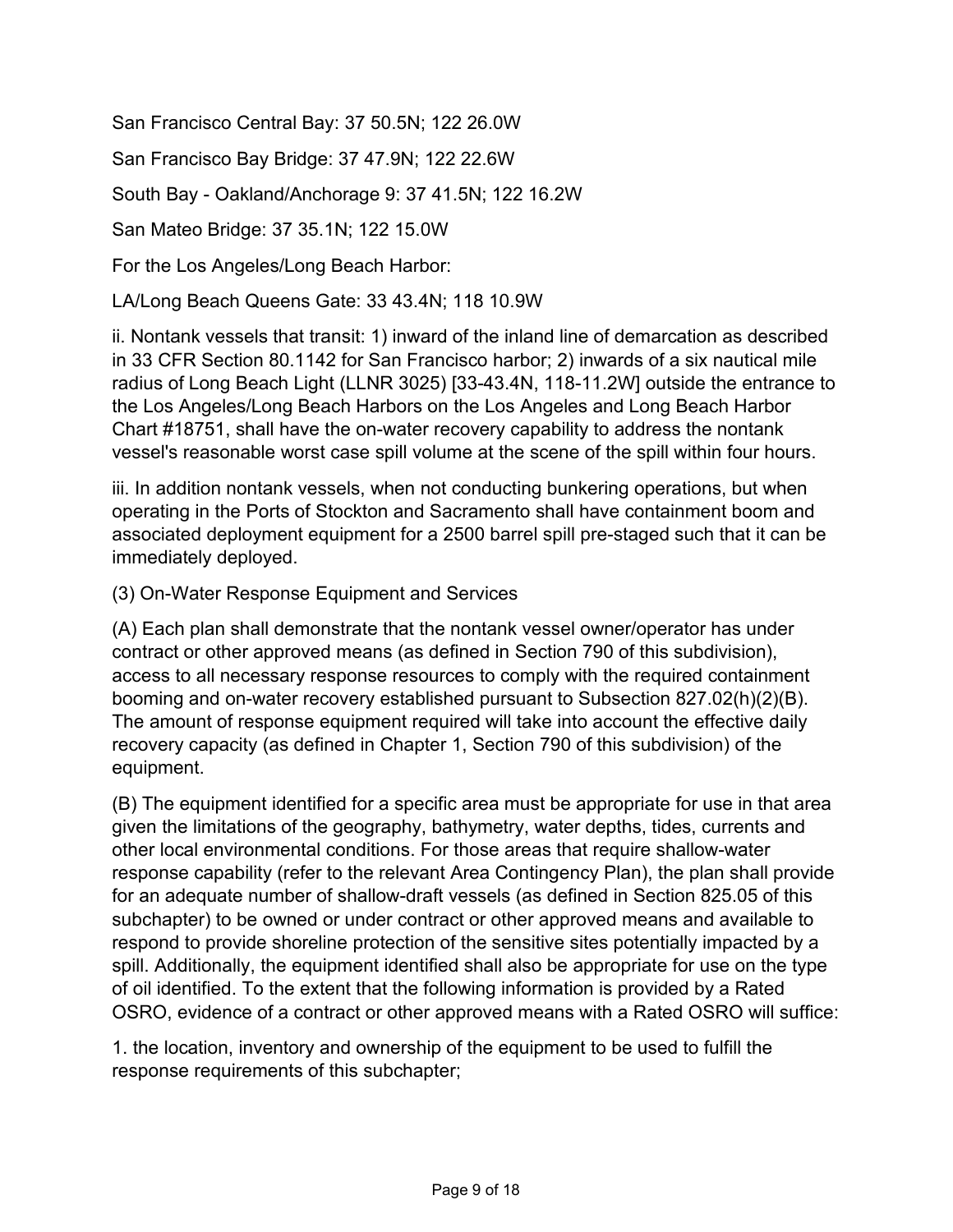2. a complete inventory of any nonmechanical response equipment and supplies, including the type and toxicity of each chemical agent, with procedures for storage and maintenance;

3. the manufacturer's rated capacities and operational characteristics for each major item of oil recovery equipment;

4. the type and capacity of storage and transfer equipment matched to the skimming capacity of the recovery systems;

5. the derated capacity (as defined in Chapter 1, Section 790 of this subdivision) for each major piece of on-water recovery equipment listed, as well as the derated capacity for the skimming systems as a whole.

i. A request may be submitted to the Administrator to review the derated capacity for a piece of equipment if it can be shown that the equipment has a different capacity than the derating factor allows.

ii. The Administrator's decision regarding a change in the derated capacity for a piece of equipment will be issued as soon as administratively feasible.

6. vessels designated for oil recovery operations, including skimmer vessels and vessels designed to tow and deploy boom, and availability of shallow-draft vessels;

7. vessels of opportunity reasonably available for oil spill recovery operations, including availability of shallow-draft vessels, procedures to equip the vessels, inventory equipment, and train personnel;

8. procedures for storage, maintenance, inspection and testing of spill response equipment under the immediate control of the operator;

9. sufficient equipment to track the movement of discharged oil including aerial surveillance sufficient to direct skimming operations.

10. Each plan shall describe the personnel available to respond to an oil spill, including:

i. a list of the name(s) of the certified spill management team personnel as described in subchapter 5 of this chapter and their relevant qualifications including a discussion of spill response training and experience, regulatory awareness and compliance, and supervision;

ii. a list by job category including a job description for each type of spill response position needed as indicated in the spill response organization scheme;

iii. a match between personnel by job category, and the equipment proposed for use (including equipment appropriate for shallow-water environments), including the plan for mobilization of such personnel; and

iv. sufficient personnel to maintain a response effort of at least 14 days.

(C) Each plan shall describe procedures for the transport of required equipment, personnel and other resources to the spill site. The description shall include plans for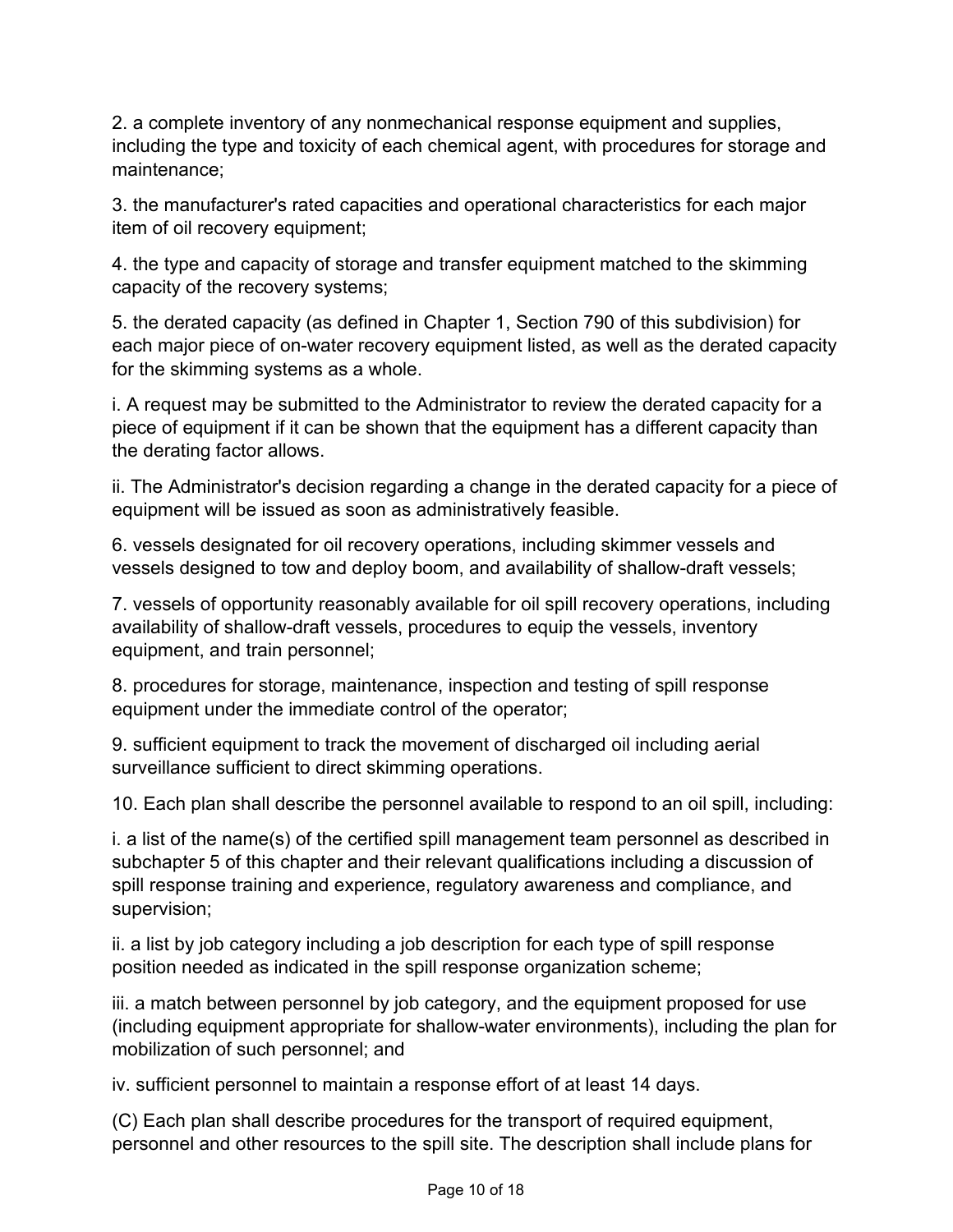alternative procedures during adverse environmental conditions. Adverse environmental conditions to be considered shall include:

- 1. adverse weather;
- 2. sea states, tides, winds and currents;
- 3. presence of debris or other obstacles; and

4. any other known environmental conditions that could restrict response efforts.

(D) Any equipment and personnel identified in the plan to meet the planning standard requirements must be available for response. Any necessary maintenance for the equipment, vacation periods for response personnel, or other eventualities must be taken into account in relying upon these resources.

1. The equipment owner must notify the Administrator when major equipment is removed from service for a period of 24 hours or more for maintenance or repair. Major equipment is that which, if moved, would affect timely implementation of the plan. Notification must be made prior to removing equipment for regularly scheduled maintenance, and within 24 hours of removing equipment for unscheduled repairs.

2. The equipment owner must demonstrate that backup equipment is available during the time that the primary response equipment is out of service. Backup equipment may be provided from the owner's own inventory, or may be made available from another responder.

3. A plan shall remain valid during the time that equipment has been removed from service for maintenance or repair.

(4) the equipment owner shall notify the Administrator when the major equipment is back in service.

(E) The plan holder may propose the use of non-mechanical methods for response operations which may include dispersants, in-situ burning, coagulants, bioremediants, or other chemical agents. The use of any non-mechanical method for response must be done in accordance with provisions of the State Marine Oil Spill Contingency Plan, the National Contingency Plan, the applicable Area Contingency Plan, and all applicable State laws and regulations. If a non-mechanical method of response is proposed, the plan shall include:

1. methods of deployment or application;

2. For the use of chemical agents, a description of the specific mechanisms in place to assess the environmental consequences of the Chemical Agent. This description shall include the mechanism for continuous monitoring of environmental effects for the first three days after initial application, and periodic monitoring thereafter until the agent is inert or no longer operative;

3. identification of all permits, approvals or authorizations needed to allow the use of non-mechanical methods, and the time line for obtaining them;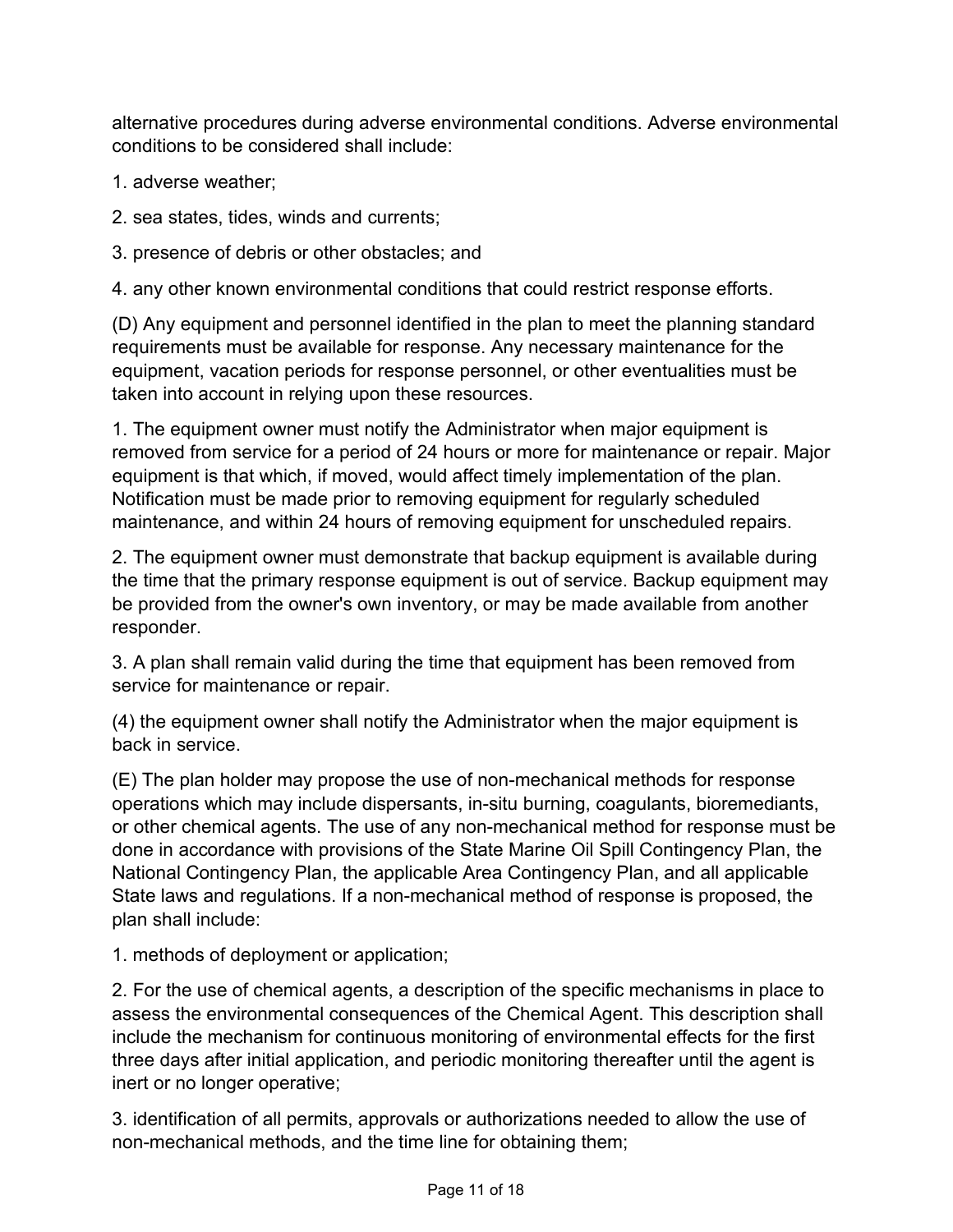4. a plan for protecting resources at risk, areas of public concern, and the public from any adverse effects of the non-mechanical methods used;

5. the projected efficacy of each type of non-mechanical method proposed for use taking into account the type of spilled material and the projected environmental conditions of the potential spill site; and

6. upon request, the plan holder shall provide any test results known to the plan holder which assess the environmental impacts of applying these methods in the marine environment.

(F) The plan shall describe the methods for tracking the movement of the discharged oil; and

(G) The plan shall include a list of the locations of the weather stations to be used for observations of winds, currents and other data at the time of a spill that may assist in making real-time projections of spill movement.

(i) Shoreline Protection:

Each plan must provide for shoreline protection in the Geographic Response Plan Areas (GRA) or Geographic Regions the nontank vessel may transit. Each plan shall demonstrate through contract(s) or other approved means, the response resources necessary to protect each type of shoreline and all applicable environmentally and culturally sensitive sites in the timeframes required, as outlined in the appropriate Shoreline Protection Tables (SP Tables, see Section 790, incorporated by reference herein and posted on OSPR's website). The SP Tables shall be reviewed and updated as needed (e.g., to reflect updates to the ACPs, etc.). Updates to the SP Tables will be processed by OSPR staff using the procedures outlined in the Administrative Procedure Act.

(1) Percentages of Dedicated Shoreline Protection Resources

The following table lists the applicable percentage of dedicated shoreline protection boats and staff that are required for each Geographic Region:

| <b>ACP</b> | % DEDICATED RESOURCES FOR SHORELINE<br><b>PROTECTION</b>                                                        |
|------------|-----------------------------------------------------------------------------------------------------------------|
|            | 50% dedicated boats and staff                                                                                   |
| 2          | 75% dedicated boats and staff                                                                                   |
| 3          | 0% (non-dedicated boats and staff allowed)                                                                      |
|            | 0% (non-dedicated boats and staff allowed)<br>*For Port Hueneme only, 75%<br>dedicated boats and staff required |
| 5          | 75% dedicated boats and staff                                                                                   |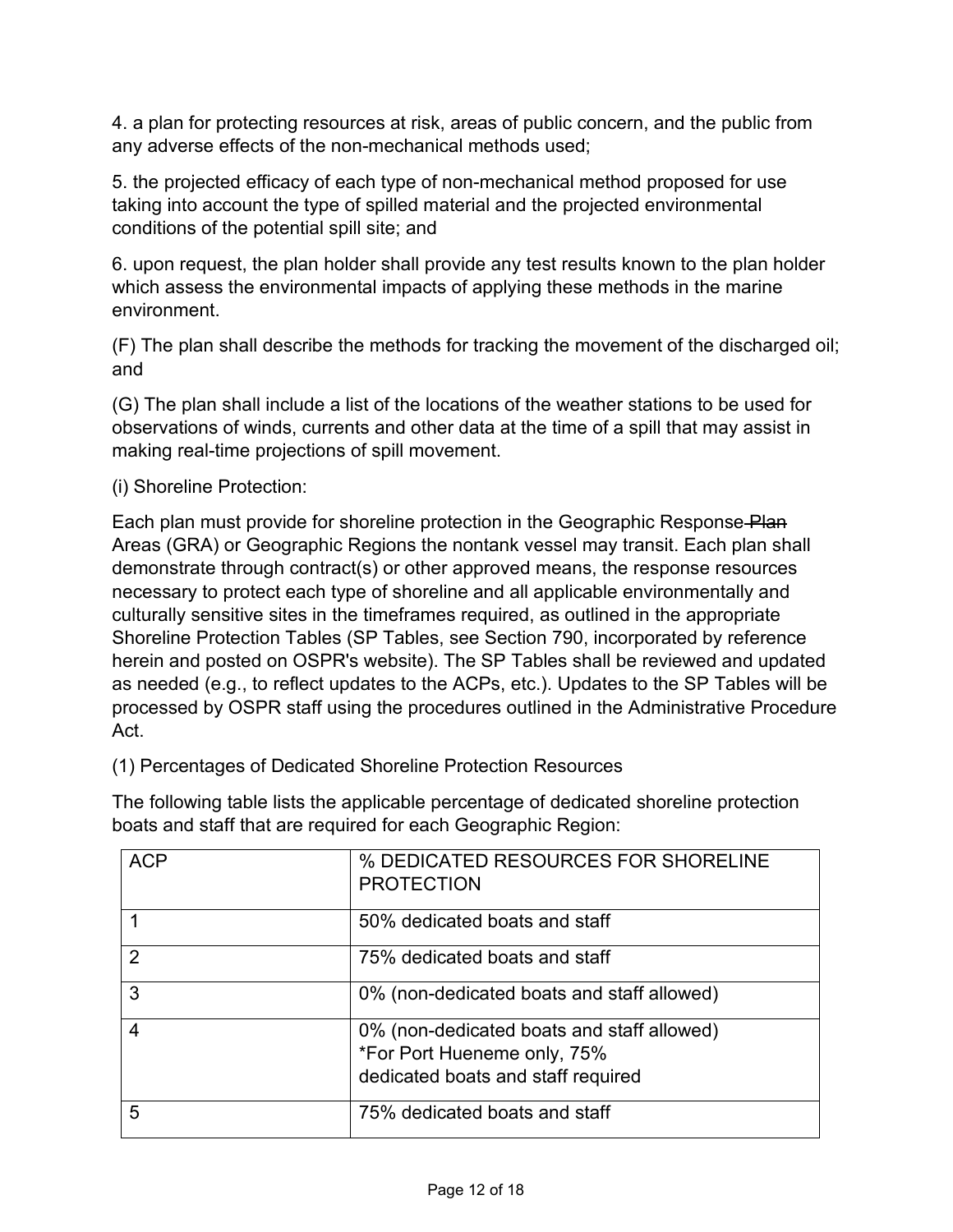| <b>ACP</b> | % DEDICATED RESOURCES FOR SHORELINE<br><b>PROTECTION</b> |
|------------|----------------------------------------------------------|
|            | 50% dedicated boats and staff                            |

(A) An owner/operator may propose alternatives to what is listed in the SP Tables for boats and staff only. The proposal may be tested by the Administrator anytime prior or subsequent to plan approval.

(2) Shoreline Protection Requirements for Vessels Operating in Small Harbors

Included in the SP Tables is a listing of Small Harbors throughout the state. The requirements in the Small Harbor Table apply to all vessels over 300 GT that operate in the Small Harbors as listed. The following apply to the Small Harbor Table only:

(A) Non-dedicated resources are allowed for shoreline protection for the vessels that operate in these harbors.

(B) The amounts of boom, boats and staff, as listed, are required for the vessels that operate in these harbors. In some locations additional response resources may be required for included or adjacent sensitive sites if this has been identified in the applicable ACPs.

(C) Resource requirements can be met either with pre-positioned equipment (as identified in the owner/operator's Contingency Plan) or by a contract with a Rated OSRO. Advance notice to the OSRO is required before the plan holder can begin operating in the harbor.

(D) Unless otherwise specified in the Small Harbor Table, anytime that a vessel over 300 GT operates in these small harbors, that vessel shall have a contract or other approved means for a minimum of 2,500 feet of boom that can be deployed in 6 hours.

(E) An owner/operator may propose lesser amounts of shoreline protection resources than that listed in the Small Harbor Table, for carrying out planned projects in the Balance of the Coast, upon petitioning and approval of the Administrator. The proposal may be tested by the Administrator anytime prior or subsequent to plan approval.

(3) Each plan shall have under contract or other approved means sufficient personnel to implement the shoreline protection strategies in the time frames required from the appropriate SP tables, who are to remain on scene until demobilized by the Sate Incident Command or the Unified Command. For planning purposes, this shall include procedures to obtain sufficient personnel to maintain a response effort of at least 14 days.

(A) Any equipment and personnel identified in the plan to meet the contingency plan requirements must be available for response. Any necessary maintenance for the equipment, vacation periods for response personnel, or other eventualities must be taken into account in relying upon these resources.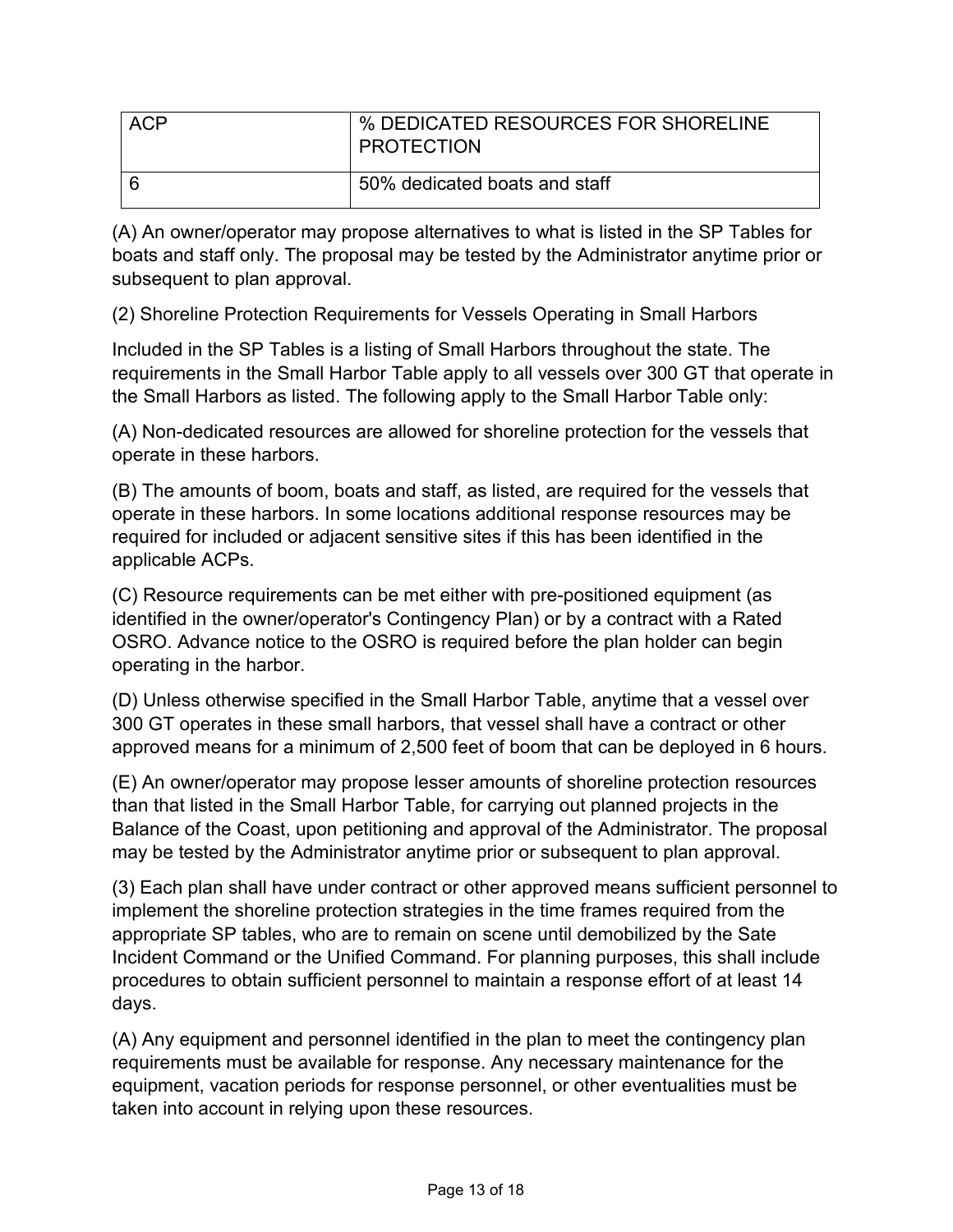1. The equipment owner must notify the Administrator when major equipment is removed from service for a period of 24 hours or more for maintenance or repair. Major equipment is that which, if moved, would affect timely implementation of the plan. Notification must be made prior to removing equipment for regularly scheduled maintenance, and within 24 hours of removing equipment for unscheduled repairs.

2. The equipment owner must demonstrate that backup equipment is available during the time that the primary response equipment is out of service. Backup equipment may be provided from the owner's own inventory, or may be made available from another responder.

3. A plan shall remain valid during the time that equipment has been removed from service for maintenance or repair if the Administrator has not disapproved such removal within 24 hours of notification.

4. the equipment owner shall notify the Administrator when the major equipment is back in service.

## (4) Shoreline Clean-Up

(A) Utilizing the equipment that must be under contract, Each plan shall describe methods to clean up spilled oil and remove it from the environment. The owner/operator shall have a contract or other approved means to provide the appropriate shoreline clean up services. The equipment identified for a specific area must be appropriate for use in that area given the limitations of the bathymetry, geomorphology, shoreline types and other local environmental conditions. Additionally, the equipment identified shall be appropriate to implement the applicable strategy, and appropriate for use on the type of oil identified. The following information must be provided:

1. methods for shore side clean-up, including containment and removal of surface oil, subsurface oil and oiled debris and vegetation from all applicable shorelines, adjacent land and beach types; and

2. measures to be taken to minimize damage to the environment from land operations during a spill response, such as impacts to sensitive shoreline habitat caused by heavy machinery or foot traffic.

(j) Response Procedures:

Some of the documentation from the most recent Area Contingency Plans may be used in lieu of developing comparable response procedures, if appropriate and approved by the Administrator.

(1) The owner/operator shall include in the plan a description of the organization of the nontank vessel's certified spill management team and spill response system. An organizational diagram depicting the chain of command shall also be included. Additionally, the plan shall describe the method to be used to integrate the plan holder's organization into the State Incident Command System and/or the Unified Command Structure as required by Title 8, California Code of Regulations, Subsection 5192(q)(3)(A). Each plan shall identify and ensure by contract or other approved means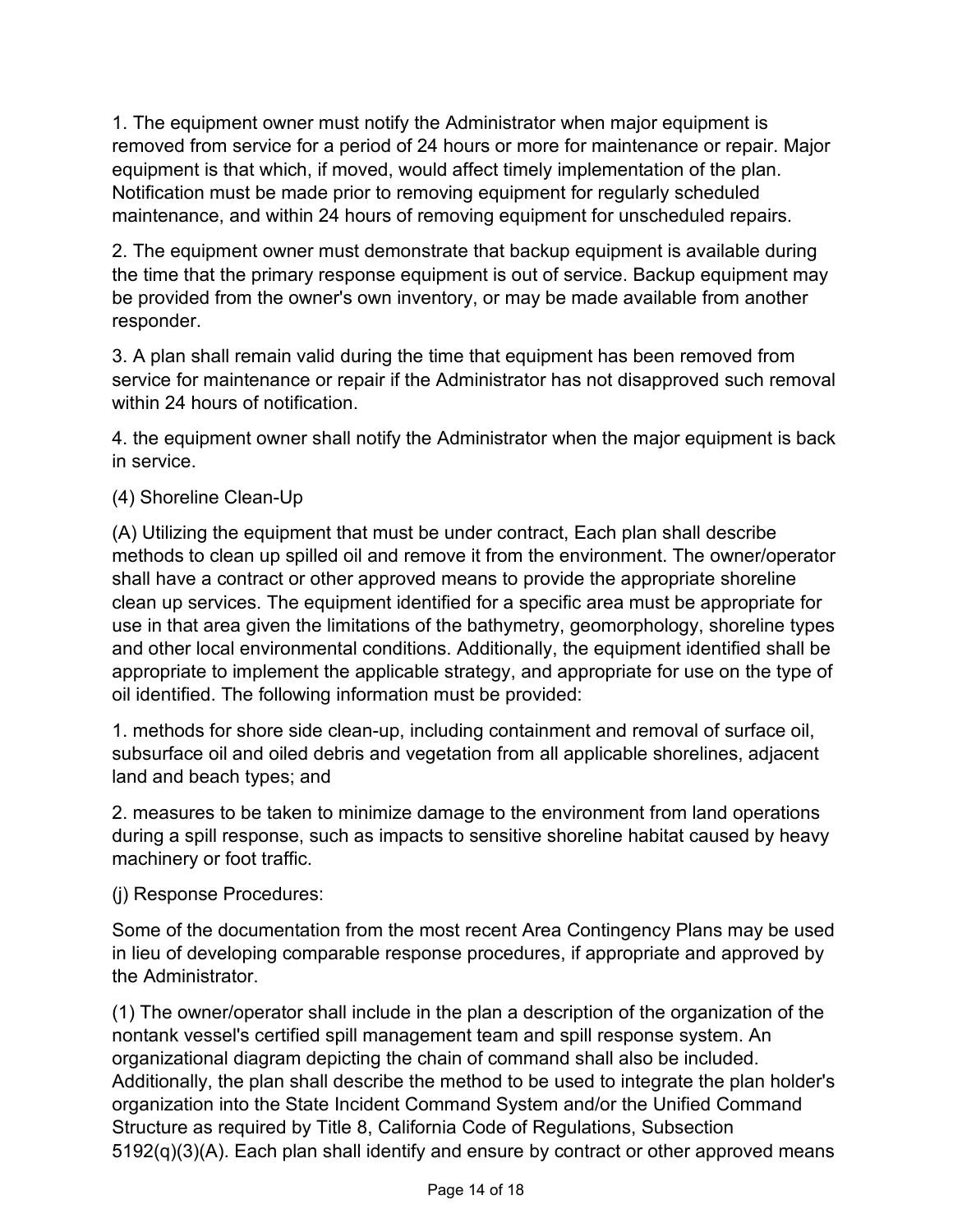a certified Spill Management Team, as described in subchapter 5 of this chapter. If the plan holder contracts for this service, documentation that the certified Spill Management Team acknowledges this capacity shall be included in the plan.

(A) The plan holder may utilize the procedures outlined in the appropriate and most recent Area Contingency Plan when describing how the nontank vessel's chain of command will interface with the State Incident Command System which utilizes the Unified Command.

(B) Each plan shall describe the organization of the plan holder's public information office, as it relates to an oil spill incident, and the method by which the Information Officer will be integrated into the State Incident Command System.

(C) Each plan shall describe the plan holders' safety program, as it relates to an oil spill incident, and the method by which their Safety Officer will be integrated into the State Incident Command System.

(2) Each plan shall identify potential sites needed for spill response operations, including location(s) for:

(A) a central command post sufficient to accommodate the State Incident Command or Unified Command as well as the plan holder's response organization;

(B) a central communications post if located away from the command post; and

(C) equipment and personnel staging areas.

(3) Each plan shall include a checklist, flowchart or decision tree depicting the procession of each major stage of spill response operations from spill discovery to completion of clean-up. The checklist, flowchart or decision tree shall describe the general order and priority in which key spill response activities are performed.

(4) Each plan shall detail the lines of communications between the responsible party, the Qualified Individual and the on-scene commanders, response teams, local, state, and federal emergency and disaster responders, including:

(A) communication procedures;

(B) the communication function (e.g., ground-to-air) assigned to each channel or frequency used;

(C) the maximum broadcast range for each channel or frequency used; and

(D) redundant and back-up systems.

(5) Each plan shall describe the procedures to manage access to the spill response site, the designation of exclusion, decontamination and safe zones, and the decontamination of equipment and personnel during and after oil spill response operations, as required by the California Occupational Safety and Health Administration.

(6) Prior to beginning oil spill response operations and clean-up activities, a Site Safety Plan must be completed. Each Site Safety Plan shall include information as required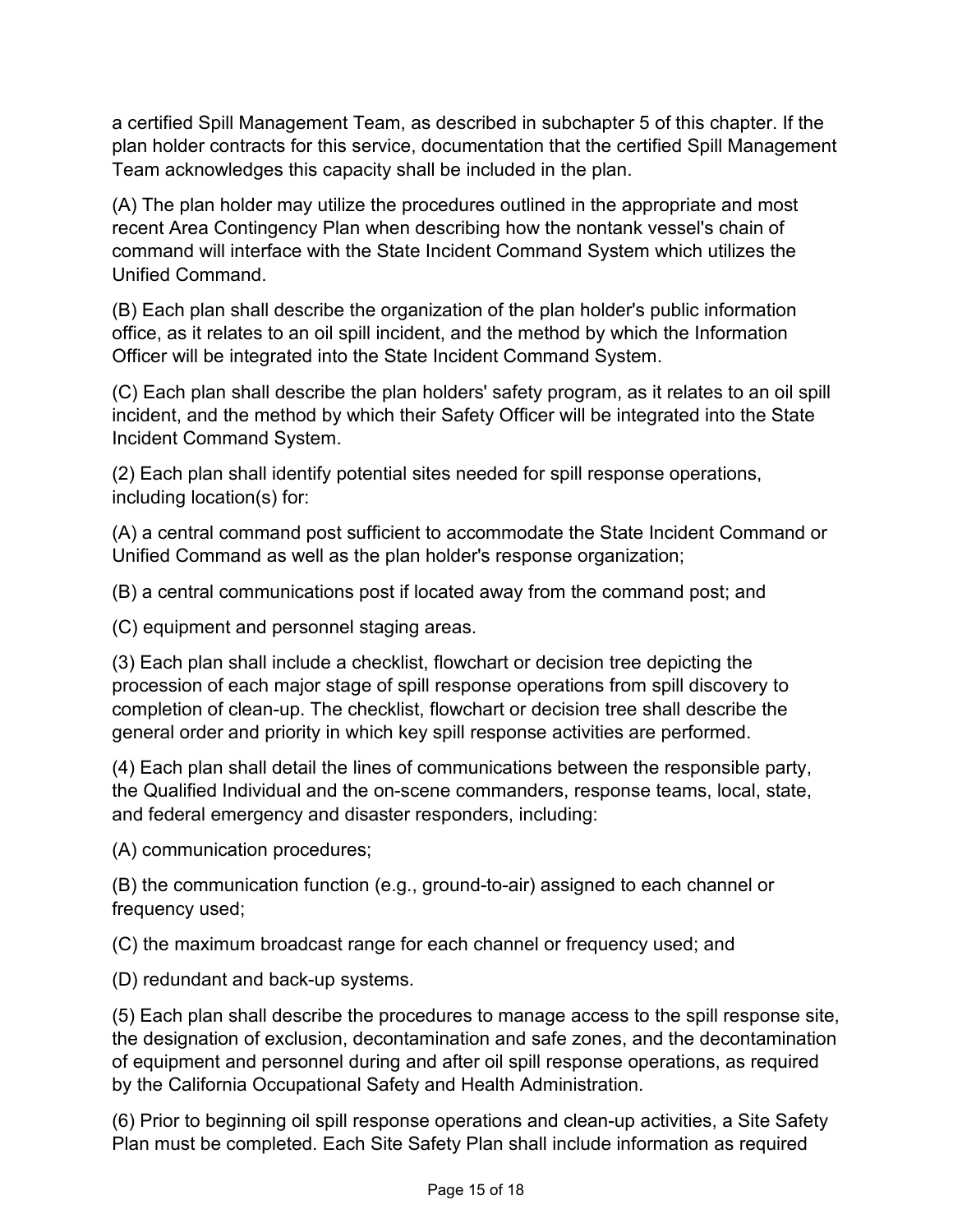pursuant to Title 8, Section 5192(p)(8)(D)(2) of the California Code of Regulations including, but not limited to, a written respiratory protection program, written personal protection equipment program, written health and safety training program, written confined space program and permit forms, direct reading instrument calibration logs, and written exposure monitoring program.

(k) Temporary Storage and Waste Management:

(1) Each plan shall identify sufficient temporary storage for all recovered oil or all oily waste, and identify facilities that would be able to accept the recovered oil or oily waste for recycling or other means of waste management. Sufficient temporary storage shall be no less than two times the reasonable worst case spill volume for the nontank vessel.

(A) To meet the temporary storage requirement described in Subsection (1) above, the following amounts of storage shall be dedicated response resources (as defined in Section 825.05(b) of this subchapter) or OSRO-owned and controlled resources (as defined in Section 825.05(i) of this subchapter), as applicable to the appropriate risk zone:

Sufficient storage to support the skimming systems shall be brought to the scene of the spill during the first four hours of response:

520 barrels of storage, or 20% of the reasonable worst case oil spill volume, whichever is less, shall be brought to the scene of the spill within four hours of notification of a spill;

12,000 barrels, or two times the reasonable worst case oil spill volume, whichever is less, shall be available at the scene of the spill within 6 hours of notification of a spill.

The balance of the temporary storage requirement described in Subsection (1) above may be provided by non-dedicated storage resources. All skimming systems operating at the scene of a spill shall have adequate storage.

(2) Each plan shall identify the party that shall maintain responsibility for recovered oil and oily waste for the purposes of temporary storage.

(3) Each plan shall describe site criteria and methods used for temporary storage of recovered oil and oily wastes generated during response and clean-up operations, including known available sites.

(4) Each plan shall identify all applicable permits, and all federal, state and local agencies responsible for issuing those permits for transit, temporary storage and ultimate waste management of all wastes likely to result from an oil spill.

(5) Each plan shall include information which could expedite the state approval process for the use of temporary waste storage sites, including a list of appropriate contacts and a description of procedures to be followed for each approval process.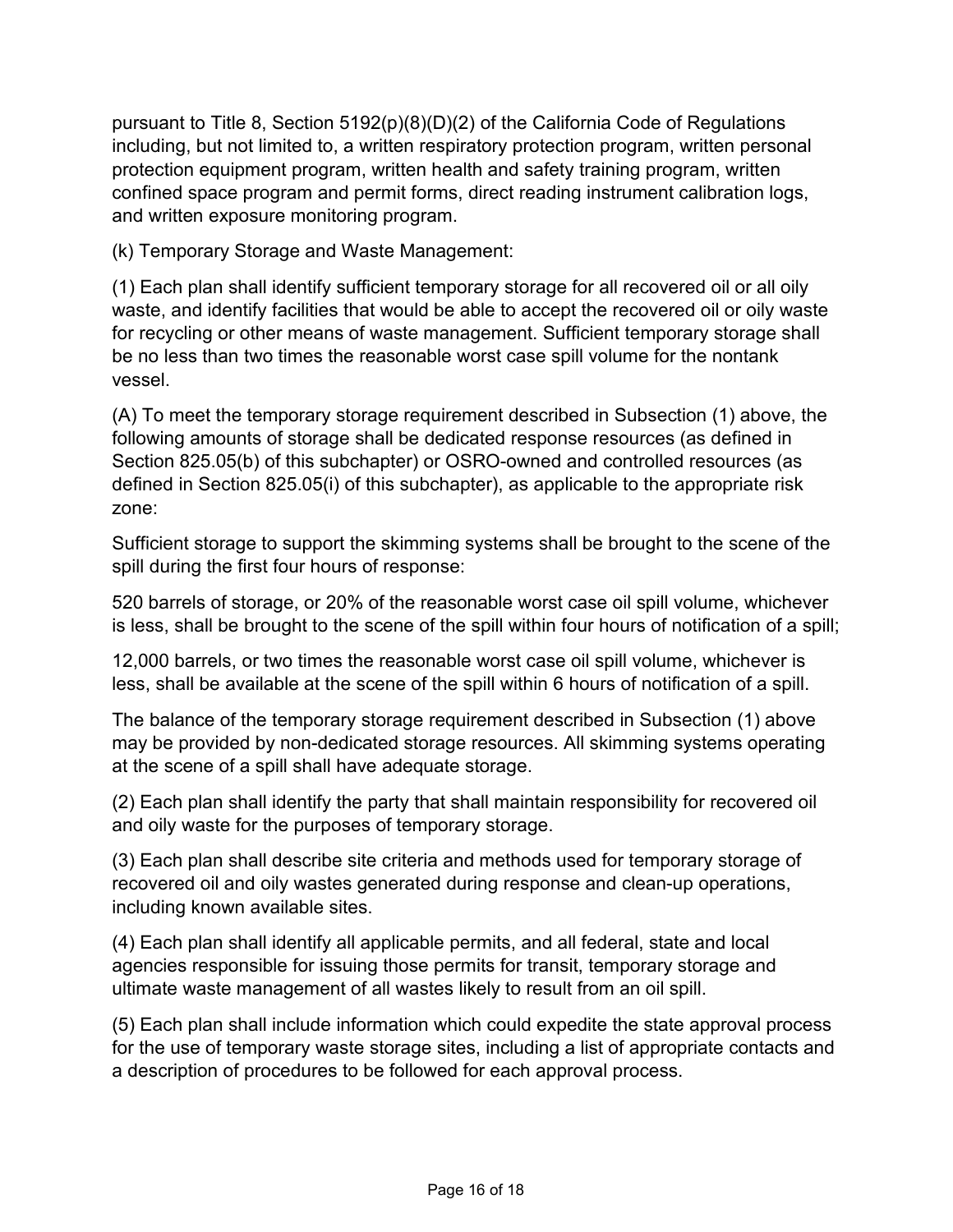(l) Oiled Wildlife Care Requirements: The owner/operator shall provide information to include in the plan on how oiled wildlife care will be provided by one of the following approved means

(1) utilize the California Oiled Wildlife Care Network (OWCN) to meet oiled wildlife care requirements: or

(2) describe procedures that clearly outline how oiled wildlife care will be provided. The equipment, facilities, and personnel necessary to implement these procedures must be identified and assured by contract for each Geographic Region covered by the plan. Standards and written protocols for wildlife care must comply with all applicable State and federal laws.

(m) Drills and Exercises

(1) Each plan shall describe the vessel's drill and exercise program that meets the requirements of Ssection  $820.01(a)820.1$  of subchapter 3.6, to ensure that the elements of the plan will function in an emergency.

(2) Training sessions may constitute creditable drills and exercises if all requirements of Subsections 820.01(a) ("Drills and Exercises") section 820.1 of subchapter 3.6 of this subdivision are met.

(3) Drills shall be designed by the nontank vessel owner/operator to exercise either individual components of the plan or the entire response plan. Such drills, individually or in combination, shall ensure that the entire plan is exercised at least once every three years.

(n) Nontank Vessel Emergency Services:

(1) Notification Requirements:

Any party responsible for a nontank vessel as defined in this subdivision shall notify the U.S. Coast Guard within one hour of a disability (as defined in Government Code Section 8670.20(b)) if the disabled nontank vessel is within 12 miles of the shore of the state.

(2) Equipment and Services:

Nontank vessel emergency services means all services rendered to save a nontank vessel and cargo from any marine peril that could reasonably be expected to cause a discharge of oil into the marine waters, and includes those actions necessary to control or stabilize the nontank vessel or cargo.

(A) All nontank vessels required to have a contingency plan pursuant to Section 827.01(a) must demonstrate sufficient nontank vessel emergency services means capability as outlined in this section;

(B) Availability of the following equipment and services shall be demonstrated by sufficient in-house capability or a signed, valid contract or other approved means with a vessel emergency services provider or by other means approved by the Administrator.